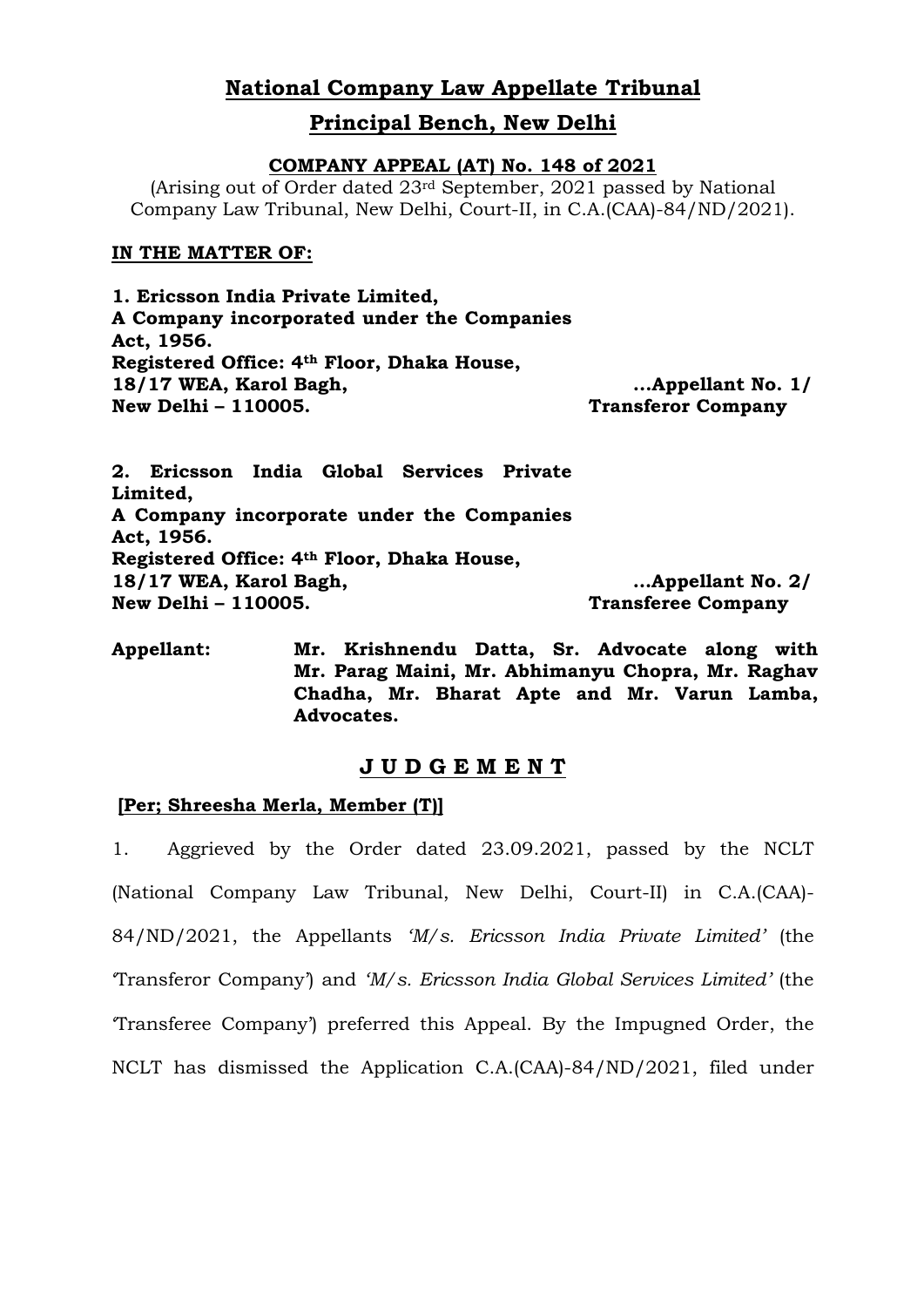Sections 230 to 232 of the Companies Act, 2013, (hereinafter referred to as the **'Act'**) praying to dispense with convening and holding of the Meeting of Shareholders and Creditors in relation to the 'Transferor and Transferee Companies' for approval of the Scheme of Amalgamation which shall take effect from the appointed date on 01.04.2021. The NCLT while dismissing the Application observed as follows:

> *"25. That we further notice that there are 473 Unsecured Creditors representing a total outstanding unsecured debt of Rs.24,640.21 million as on 30.06.2021 against the Transferor Company. Similarly, there are 177 Unsecured Creditors representing a total outstanding unsecured debt of Rs.1,262.71 million against the Transferee Company.*

> *26. That in terms of Accounting Reporting, the Creditors are the liabilities of the Company. That on approval of the Scheme, the liability worth Rs.24,640.21 million will be shifted to the 'Transferee' Company, which is already having an existing liability of Rs.1,262.71 million towards its own creditors.*

> *27. In our considered view, the Unsecured Creditors of both the Applicant Companies cannot be kept in dark. If without their consent Affidavits, the meeting of the unsecured creditors is dispensed with, they will be deprived of an opportunity of being heard or oppose the Scheme.*

> *28. That in accordance with law, it should be the well-informed decision of the Unsecured Creditors of the Transferor Company, whether they want to merge or shift the right to recover their debt from the Transferor Company to the Transferee Company, who is already saddled with the debt of 177 creditors. Further, whether the existing 177 creditors of Transferee Company are willing to welcome an addition of 473 Unsecured Creditors of the Transferor Company is a matter to be viewed and expressly decided by the Creditors of the Transferee. Therefore,*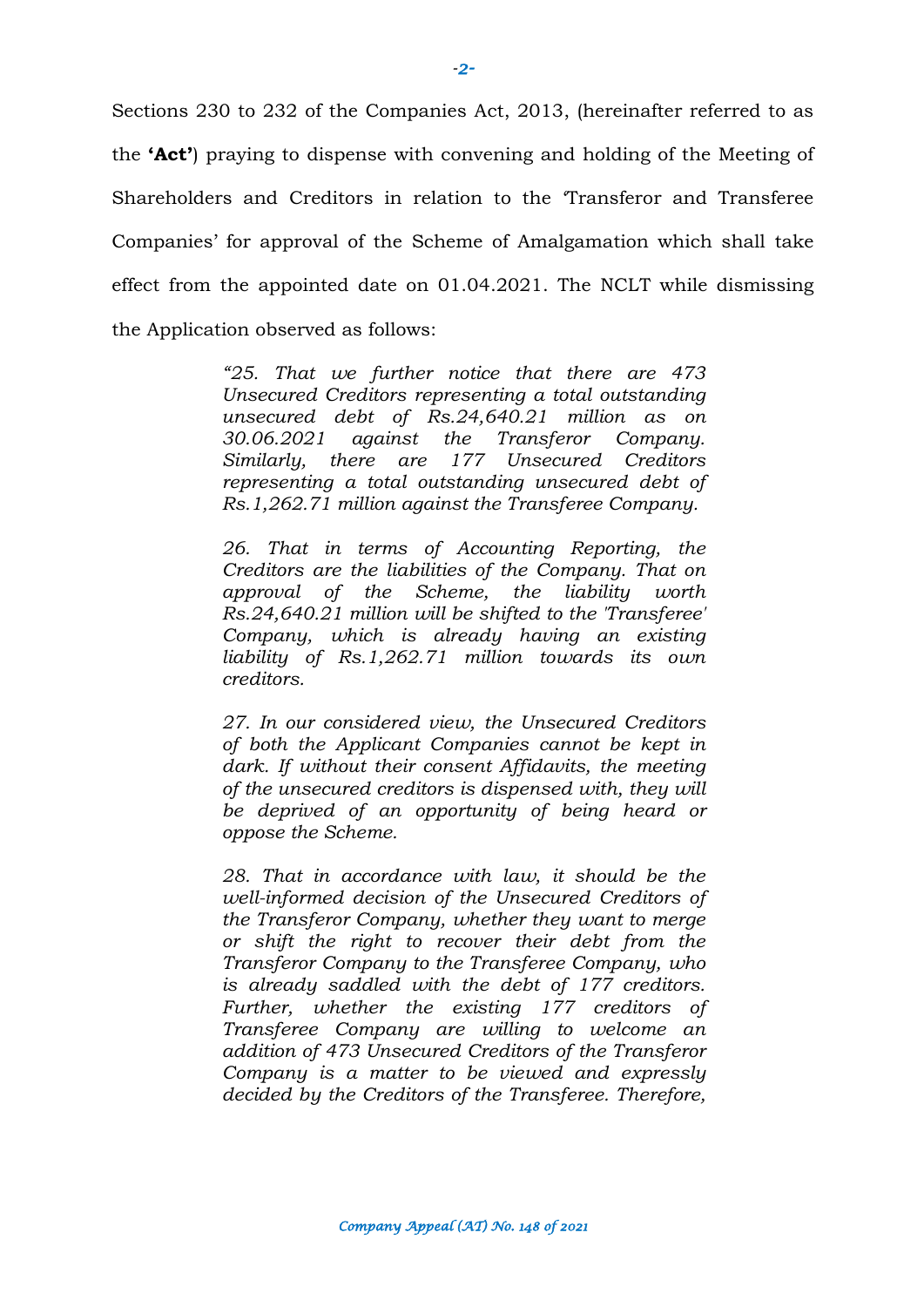*in our view approval of the unsecured creditors of both the Applicant Companies is needed and cannot be evaded. Hence, it would be wrong to say that no prejudice can ever be caused to any of the creditors if the Scheme is approved without obtaining their explicit consent.*

*29. That the legislature under Section 230(9) of the Companies Act, 2013 has not made any exception in case of an amalgamation between a holding and a subsidiary company from filing the consent Affidavits of Creditors, nor has it given any explicit power to this Tribunal to dispense with the meeting of the creditors in absence of their consent affidavits in any circumstance. The contents of Section 230(9) of Companies Act, 2013 are reproduced below:*

> *"9) The Tribunal may dispense with calling of a meeting of creditor or class of creditors where such creditors or class of creditors, having at least ninety per cent. Value, agree and confirm, by way of affidavit, to the scheme of compromise or arrangement."*

*30. Here, it is worthwhile to refer to the Judgment in the matter of Nathi Devi v. Rahda Devi Gupta in Case No. Appeal (Civil) 5027 of 1999, dated 17.12.2014, wherein the Hon'ble Supreme Court observed that:* 

> *"It is equally well settled that in interpreting a statute, effort should be made to give effect to each and every word used by the Legislature. The Courts always presume that the Legislature inserted every part thereof for a purpose and the legislative intention is that every part of the statute should have effect. A construction which attributes redundancy to the legislature will not be accepted except for compelling reasons such as obvious drafting error ...*

*31. In sequel to the aforesaid discussion, we conclude that the Affidavits filed under Section 230(2)(a) of Companies Act, 2013 are incomplete and defective. Further, we are not inclined to dispense with the*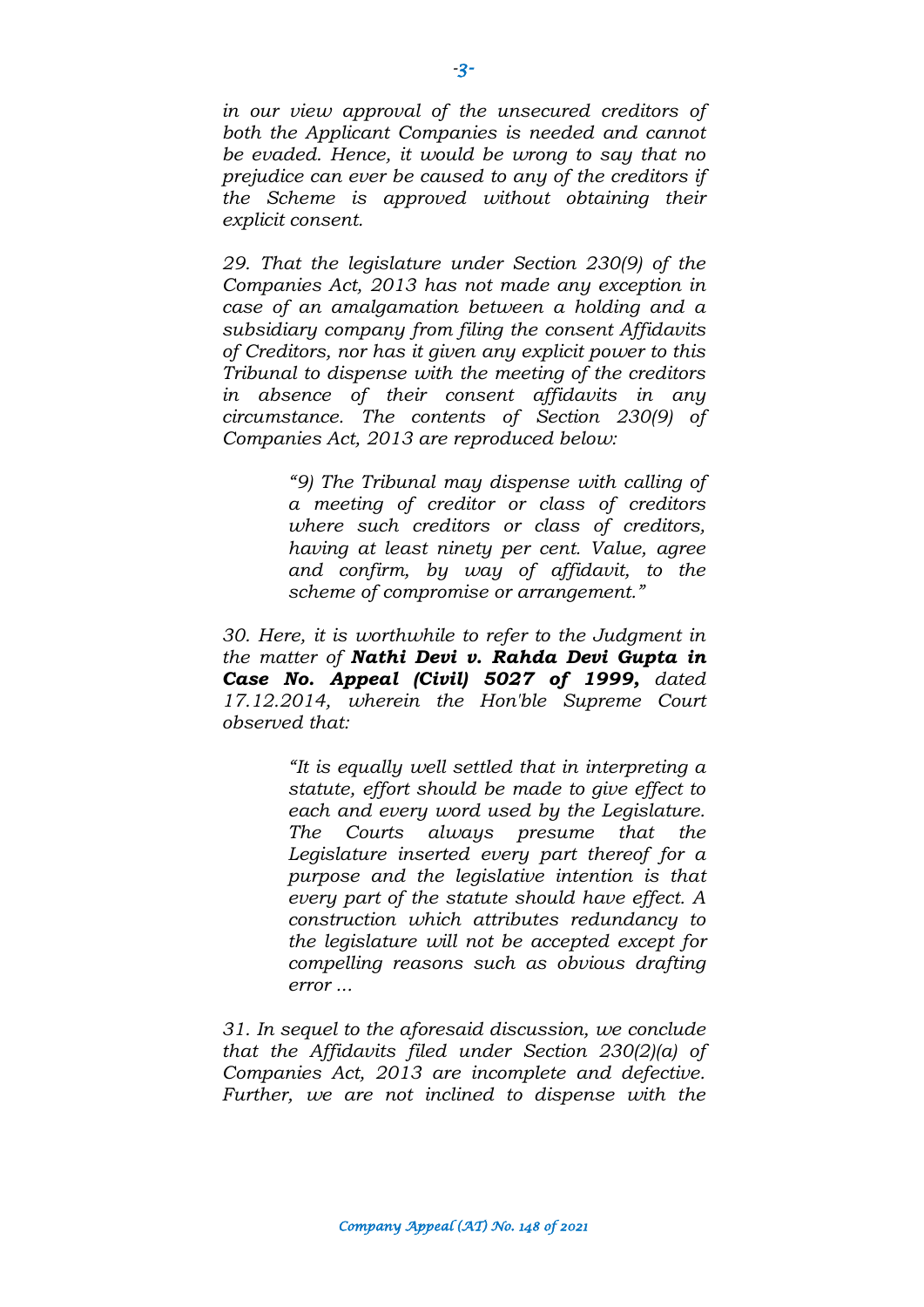*meeting of Unsecured Creditors of any of the Applicant Companies in light of the facts of the case and in the absence of their consent Affidavits in terms of Section 230(9) of the Companies Act, 2013.*

#### *32. The Application is accordingly Dismissed."*

2. Learned Counsel appearing for the Appellants strenuously argued that the Tribunal erred in construing the Scheme to be entered pursuant to Section 230(1)(a) and Section 230(2)(b) of the Act, that is the Scheme of Amalgamation between the Appellant Companies and its respective Shareholders and Creditors, though the Appellant Companies have not made Creditors parties to the Scheme, as the Scheme is pursuant to Section 230(1)(b) of the Act. Dispensation has been granted by this Tribunal in several cases where the case is of a merger of a Wholly Owned Subsidiary and Parent Company as is in the present case, where net worth of both Companies was highly positive; 'Unsecured Creditors' are paid of in the ordinary course of business; the Scheme is not pre-judicial to their interest as their liability is not proposed to be reduced or extinguished; that the Appellant Companies have sufficient and positive net worth as on 31.01.2021, that Section 230(2)(a) of the Act contemplates disclosure only of material facts (and not all facts) which include proceedings and investigations and it is the Companies discretion as to which investigation or proceeding, it considers as the material fact for the purpose of disclosure; that Rule 6(3)(viii) of the Companies (Compromises, Arrangements and Amalgamations) Rules, 2016 (hereinafter referred to as the **'Rules'**), requirements disclosure only of the investigations and proceedings under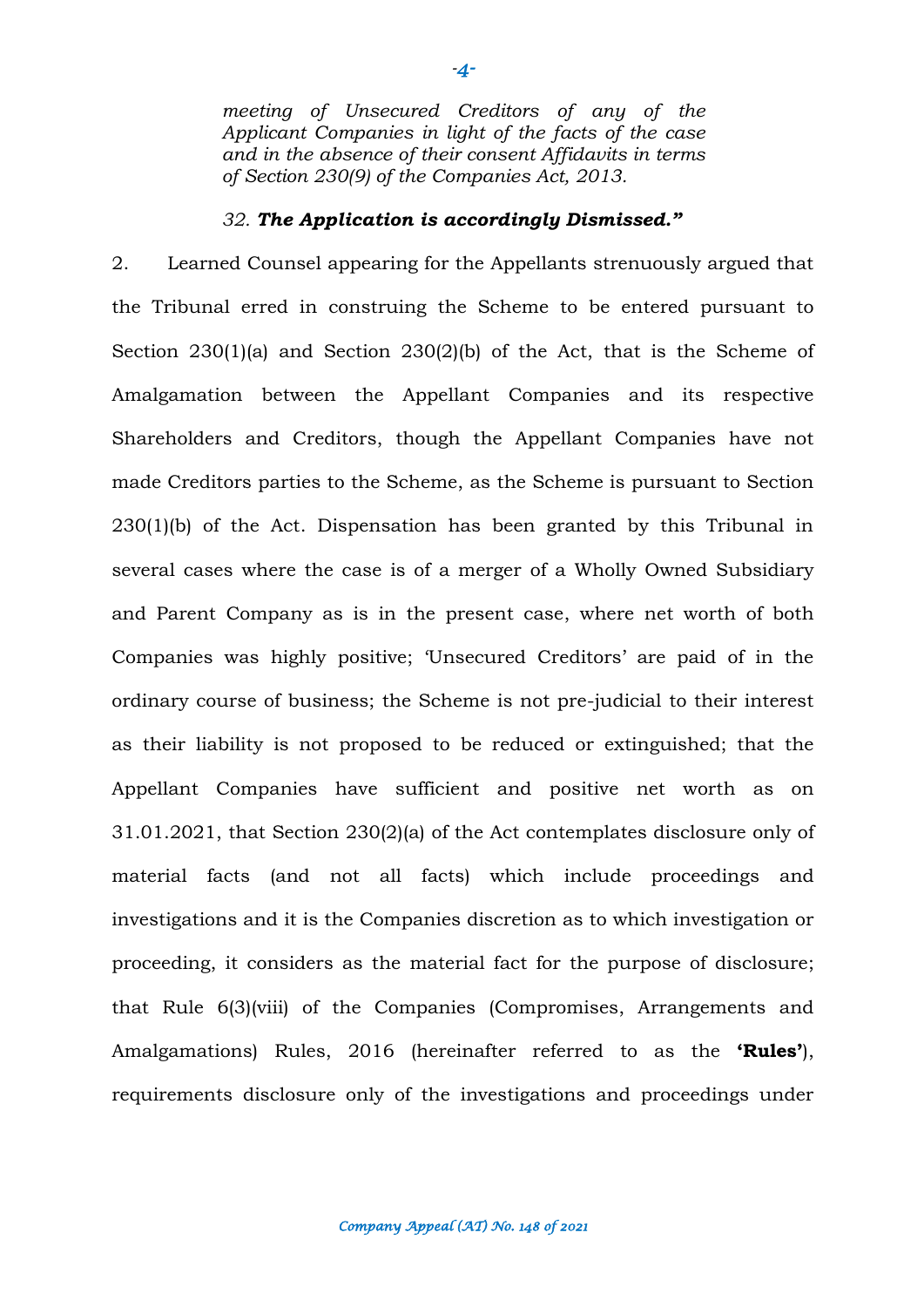the Act; that the NCLT has transgressed into the domain of policy making which is impermissible under law as held by the Hon'ble Supreme Court in a catena of Judgements; that there are no investigations and proceedings pending against the Appellant Companies under Sections 210 to 227 of the Act and Sections 235 to 251 of the Companies Act, 1956, which is affirmed by Affidavit; all material Litigations in the Application supported by the Affidavit, which the Appellant Company is considered the material fact under Section 230(2)(a) of the Act and also furnished the duly Audited Financial Statements/Management approved and supplementary Accounting Statements which are filed with the Application which adequately disclosed the matter of the pending Litigations of the Companies Financial position and hence seek the setting aside of the Impugned Order passed by the NCLT.

3. We find it relevant to reproduce the following Sections for better understanding of the case on hand. Sections 230(1) and 230(2)(a) of the Act read as hereunder:

#### *"230. Power to compromise or make arrangements with creditors and members.–*

*(1) Where a compromise or arrangement is proposed-*

*(a) between a company and its creditors or any class of them; or*

*(b) between a company and its members or any class of them, the Tribunal may, on the application of the company or of any creditor or member of the company, or in the case of a company which is being wound up, of the liquidator, appointed under this Act or under*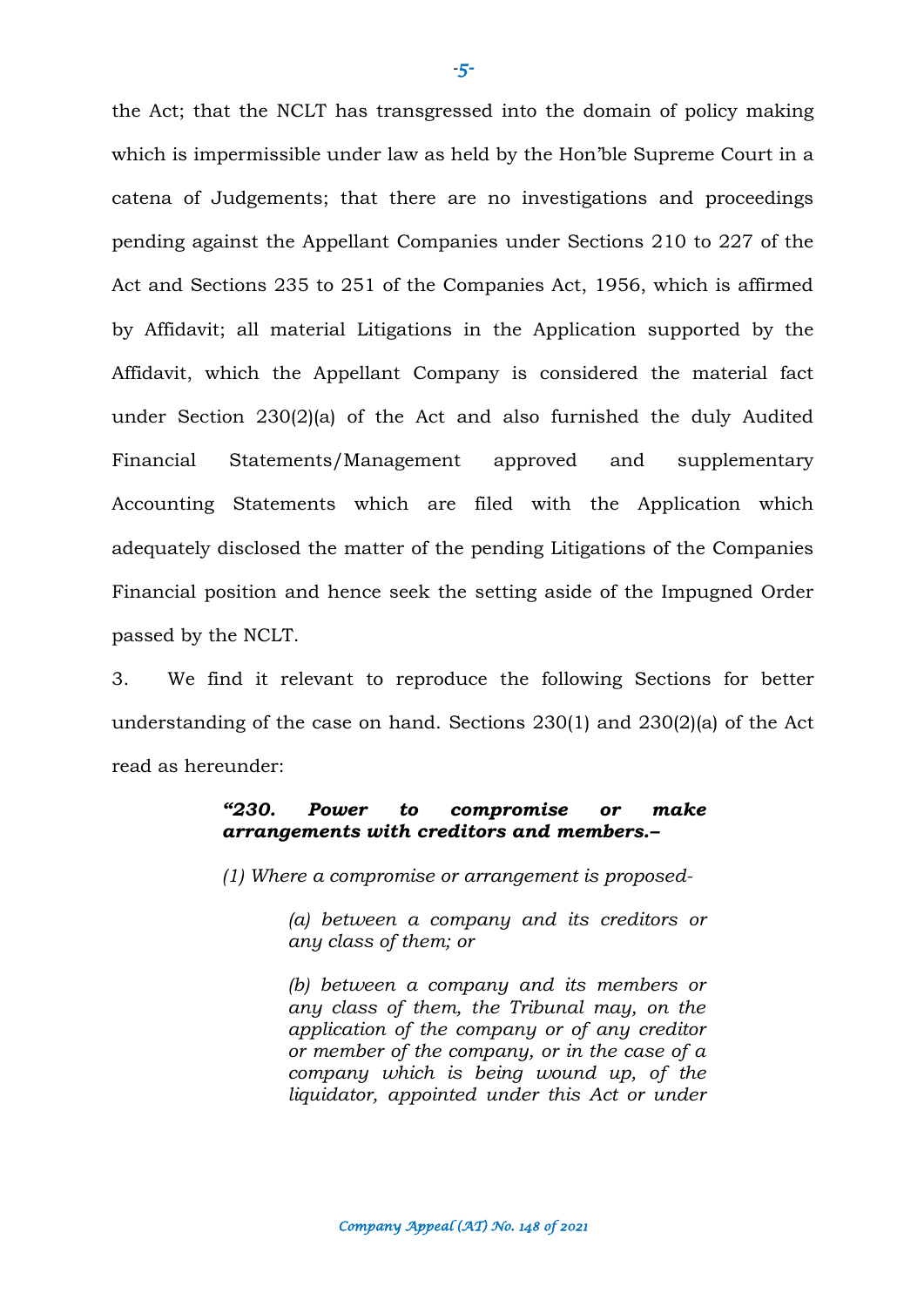*the Insolvency and bankruptcy Code, 2016, as the case may be, order a meeting of the creditors in class of creditors, or of the members or class of members, as the case may be, to be called, held and conducted in such manner as the Tribunal directs.*

*Explanation.- For the purposes of this sub section, arrangement includes a reorganisation of the company's share capital by the consolidation of shares of different classes of by the division of shares into shares of different classes or by both of those methods.*

*2) The company or any other person, by whom an application is made under sub-section (1), shall disclose to the Tribunal by affidavit-*

> *(a) all material facts relating to the company, such as the latest financial position of the company, the latest auditor's report on the accounts of the company and the pendency of any investigation or proceedings against the company;"…………………………………………….*

> > *(Emphasis Supplied)*

4. Rule 6(3)(viii) of the Rules is reproduced as hereunder:

#### *"6. Notice of meeting.-*

*…………3) The notice of the meeting to the creditors and members shall be accompanied by a copy of the scheme of compromise or arrangement and a statement disclosing the following details of the compromise or arrangement, if such details are not already included in the said scheme:-*

*…………..(viii) investigation or proceedings, if any, pending against the company under the Act;"*

5. Section 230(2)(a) of the Act read with Rule 6(3)(viii) of the Rules shows that the scope and intent is to require Companies to disclose all investigations/proceedings which are 'material' and relating to the Company.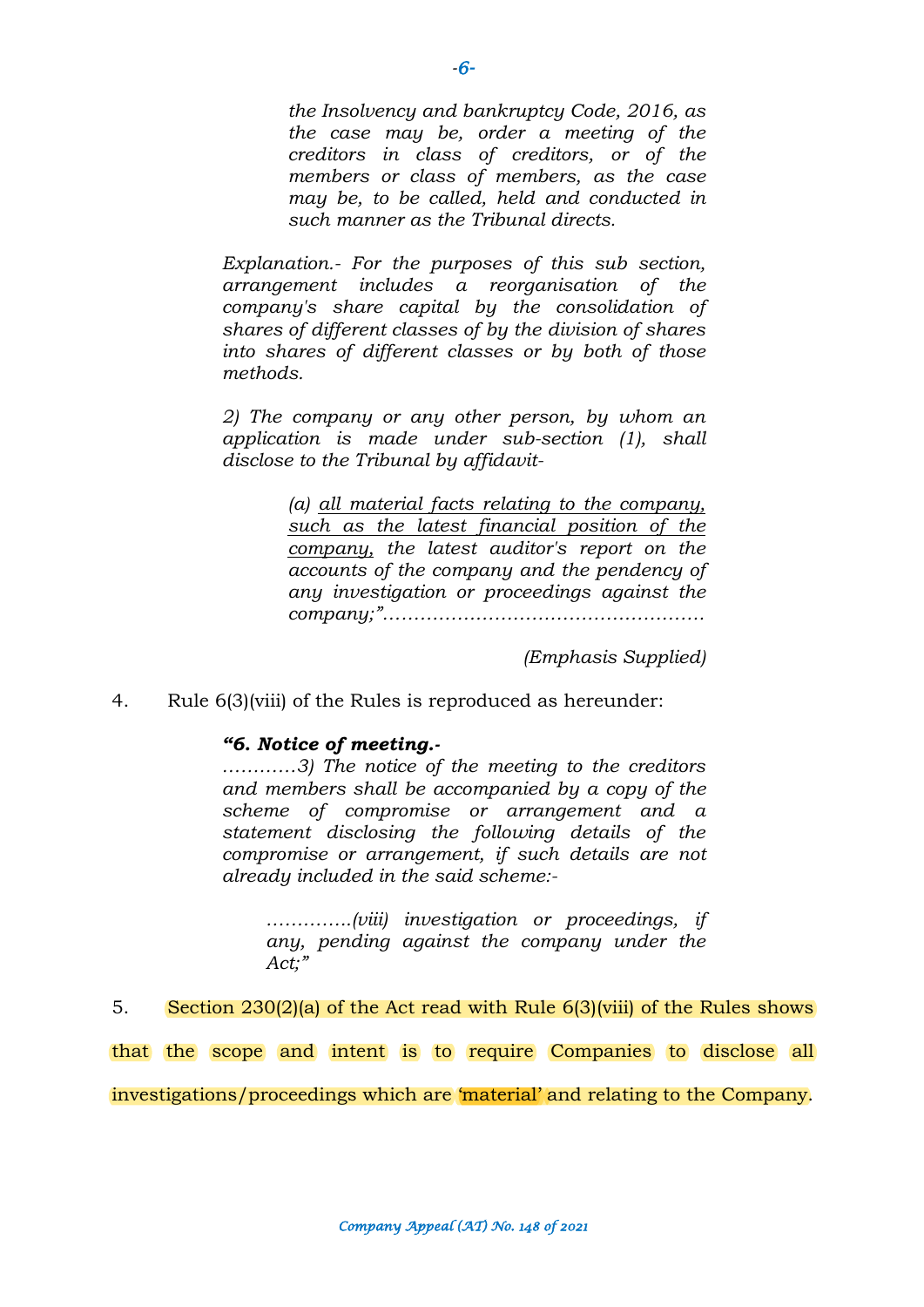We are of the considered view that the wording of Section 230(2)(a) should be interpreted as *"all material facts relating to the Companies, such as, pendency of any investigation of any proceeding against the Company".* The Affidavit filed by the Appellant Companies discloses all the duly Audited Financial Statements along with the investigations and enquiries which are material to the implementation of the Scheme. In any event, as per Clause 6 of the Scheme upon this implementation, all proceedings in the name of the 'Transferor Company' shall be continued and enforced against the 'Transferee Company' and such proceedings shall not be discontinued or prejudicially affect anyone by reason of the Scheme. Accordingly, the requirements of Section 230(2)(a) of the Act read with Rule 6(3)(viii) of the Rules are met.

6. This Tribunal in a catena of Judgements has dispensed with the Meeting of the Shareholders wherein the case is of a merger of a Wholly Owned Subsidiary and Parent Company, wherein, the net worth of both Companies is positive and 'Unsecured Creditors' are paid off in the ordinary course of business and their liability is not affected as it is neither reduced nor extinguished. Relying on the Judgements of this Tribunal in the matter of *"Ambuja Cements Limited" in Company Appeal (AT) No. 19 of 2021, "Mohit Agro Commodities Processing Pvt Ltd. & Ors." in Company Appeal (AT) No. 59 of 2021* and *"DLF Phase IV, Commercial Developers Limited and Ors." in Company Appeal (AT) No. 180 of 2019,* we are of the considered view that as the merger is of a Wholly Owned Subsidiary